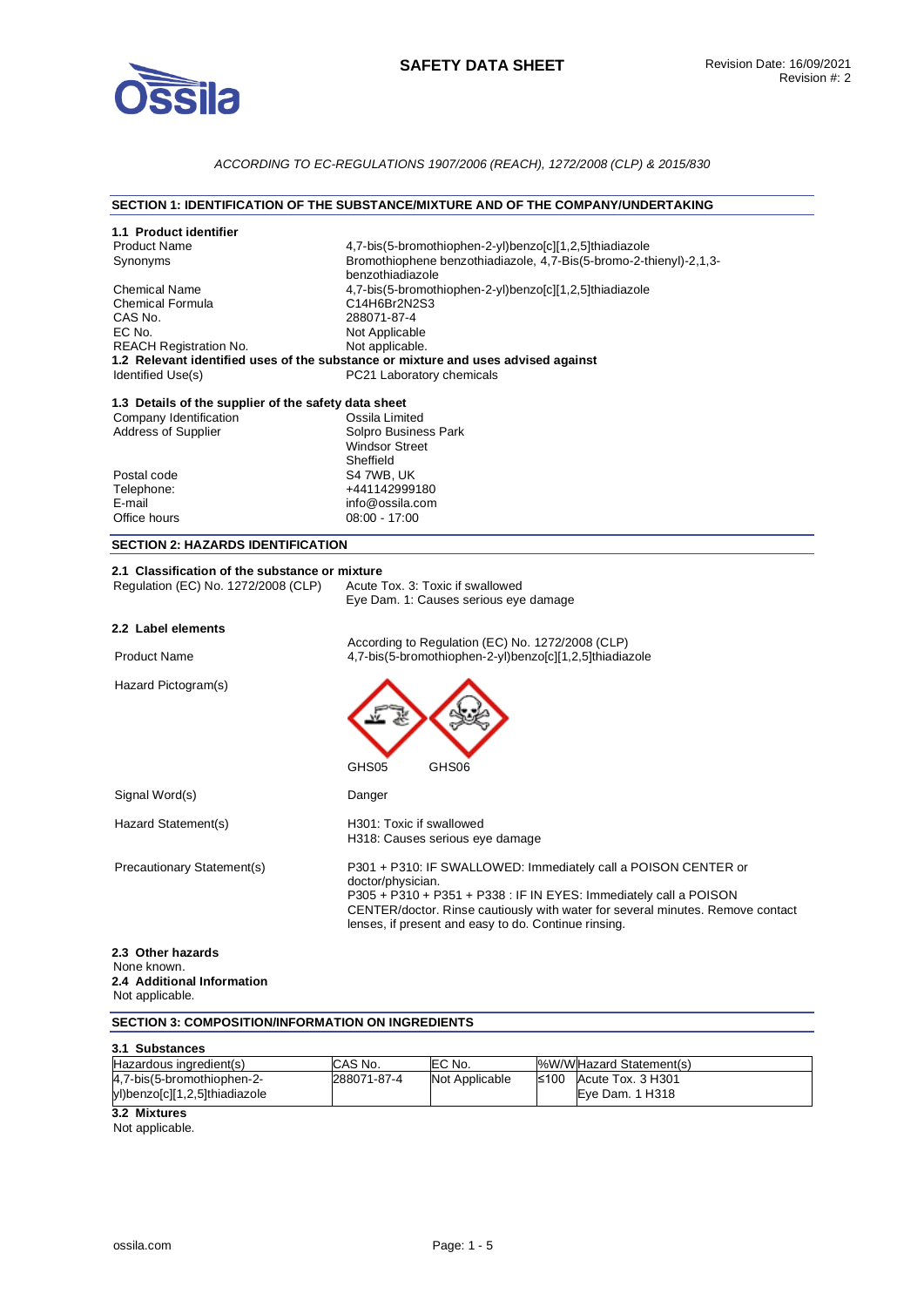

## **SECTION 4: FIRST AID MEASURES**

| 4.1 Description of first aid measures<br>Inhalation                     | Remove person to fresh air and keep comfortable for breathing. If not breathing give                                                                 |
|-------------------------------------------------------------------------|------------------------------------------------------------------------------------------------------------------------------------------------------|
| <b>Skin Contact</b>                                                     | artificial respiration. Call a POISON CENTER or doctor/physician.<br>Rinse skin with water. If skin irritation occurs, get medical advice/attention. |
| Eye Contact                                                             | Rinse cautiously with water for several minutes. Remove contact lenses, if present                                                                   |
|                                                                         | and easy to do. Continue rinsing.                                                                                                                    |
| Ingestion                                                               | Immediately call a POISON CENTER or doctor/ physician. Rinse mouth.                                                                                  |
| 4.2 Most important symptoms and effects, both acute and delayed         |                                                                                                                                                      |
|                                                                         | SECTION 11: Most important symptoms and effects, both acute and delayed                                                                              |
|                                                                         | 4.3 Indication of any immediate medical attention and special treatment needed                                                                       |
|                                                                         | Treat symptomatically.                                                                                                                               |
| <b>SECTION 5: FIREFIGHTING MEASURES</b>                                 |                                                                                                                                                      |
| 5.1 Extinguishing media                                                 |                                                                                                                                                      |
| Suitable Extinguishing media                                            | As appropriate for surrounding fire.                                                                                                                 |
| Unsuitable extinguishing media                                          | As appropriate for surrounding fire.                                                                                                                 |
| 5.2 Special hazards arising from the substance or mixture               |                                                                                                                                                      |
|                                                                         | May decompose in a fire, giving off toxic and irritant vapours.                                                                                      |
| 5.3 Advice for firefighters                                             |                                                                                                                                                      |
|                                                                         | Fire fighters should wear complete protective clothing including self-contained                                                                      |
|                                                                         | breathing apparatus.                                                                                                                                 |
| <b>SECTION 6: ACCIDENTAL RELEASE MEASURES</b>                           |                                                                                                                                                      |
| 6.1 Personal precautions, protective equipment and emergency procedures |                                                                                                                                                      |
|                                                                         | Provide adequate ventilation. Wear protective clothing as per section 8.                                                                             |
| 6.2 Environmental precautions                                           |                                                                                                                                                      |
|                                                                         | Avoid release to the environment.                                                                                                                    |
| 6.3 Methods and material for containment and cleaning up                |                                                                                                                                                      |
|                                                                         | Sweep up spilled substance but avoid making dust. Use vacuum equipment for                                                                           |
|                                                                         | collecting spilt materials, where practicable. Dispose of contents in accordance with                                                                |
|                                                                         | local, state or national legislation.                                                                                                                |
| 6.4 Reference to other sections                                         |                                                                                                                                                      |
|                                                                         | See Also Section 8, 13.                                                                                                                              |
| <b>SECTION 7: HANDLING AND STORAGE</b>                                  |                                                                                                                                                      |
| 7.1 Precautions for safe handling                                       |                                                                                                                                                      |
|                                                                         | Avoid breathing dust/fume/gas/mist/vapours/spray. Use only in a well-ventilated                                                                      |
|                                                                         | area. Wear protective clothing as per section 8. Wash hands thoroughly after                                                                         |
|                                                                         | handling.                                                                                                                                            |
| 7.2 Conditions for safe storage, including any incompatibilities        |                                                                                                                                                      |
|                                                                         | Store in a well-ventilated place. Keep container tightly closed. Store locked up.<br>Ambient.                                                        |
| Storage temperature                                                     |                                                                                                                                                      |
| Storage life<br>Incompatible materials                                  | Stable under normal conditions.<br>None known.                                                                                                       |
| 7.3 Specific end use(s)                                                 |                                                                                                                                                      |
|                                                                         | Not known. See Section: 1.2.                                                                                                                         |
| <b>SECTION 8: EXPOSURE CONTROLS/PERSONAL PROTECTION</b>                 |                                                                                                                                                      |

#### **8.1 Control parameters**

8.1.1 Occupational Exposure Limits

No occupational exposure limit assigned.

| Occupational Exposure Limits |         |     |                                          |                           |      |
|------------------------------|---------|-----|------------------------------------------|---------------------------|------|
| ISUBSTANCE.                  | CAS No. |     | LTEL (8 hr TWA LTEL (8 hr TWA STEL (ppm) | STEL (mg/m <sup>3</sup> ) | Note |
|                              |         | ppm | $\text{Im}\alpha/\text{m}^3$             |                           |      |
|                              |         |     |                                          |                           |      |

Region<br>EU<br>United Kingdom EU EU Occupational Exposure Limits United Kingdom UK Workplace Exposure Limits EH40/2005 (Third edition, published 2018)

# **8.2 Exposure controls**

Ensure adequate ventilation. A washing facility/water for eye and skin cleaning purposes should be present.

8.2.2. Personal protection equipment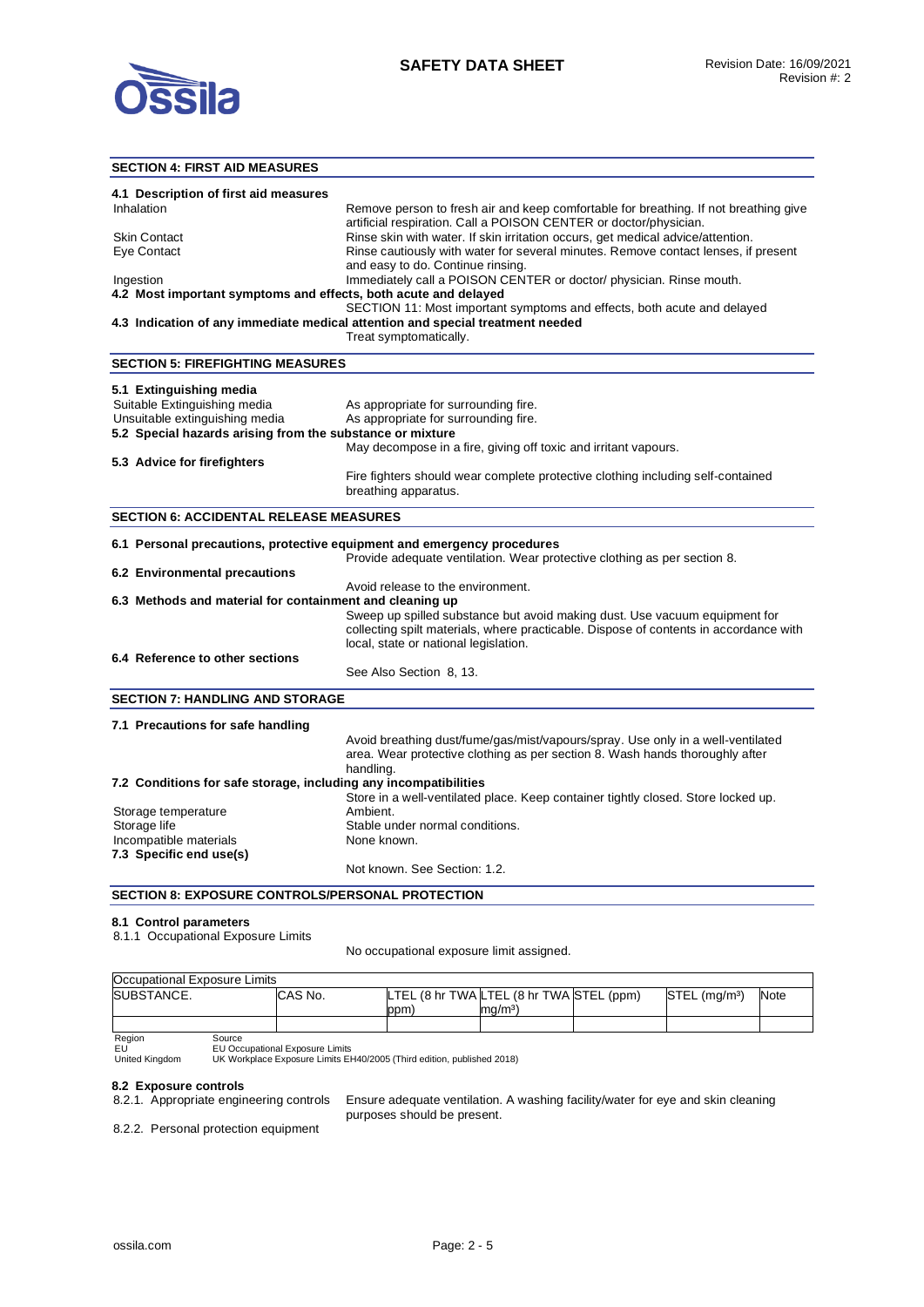# **SAFETY DATA SHEET** Revision Date: 16/09/2021



| Eye Protection         | Wear eye protection with side protection (EN166).                         |
|------------------------|---------------------------------------------------------------------------|
| Skin protection        | Wear protective clothing and gloves: Impervious gloves (EN 374).          |
| Respiratory protection | A suitable mask with filter type A (EN14387 or EN405) may be appropriate. |
| Thermal hazards        | None known.                                                               |
|                        | 8.2.3. Environmental Exposure Controls Avoid release to the environment.  |

## **SECTION 9: PHYSICAL AND CHEMICAL PROPERTIES**

## **9.1 Information on basic physical and chemical properties**

| Appearance                              | Solid: Powder/Crystals         |
|-----------------------------------------|--------------------------------|
|                                         | Colour: Red                    |
| Odour                                   | Not known.                     |
| Odour threshold                         | Not known.                     |
| pН                                      | Not known.                     |
| Melting point/freezing point            | 245 - 247 °C                   |
| Initial boiling point and boiling range | Not known.                     |
| Flash Point                             | Not known.                     |
| Evaporation rate                        | Not known.                     |
| Flammability (solid, gas)               | Not known.                     |
| Upper/lower flammability or explosive   | Not known.                     |
| limits                                  |                                |
| Vapour pressure                         | Not known.                     |
| Vapour density                          | Not known.                     |
| Density (g/ml)                          | Not known.                     |
| Relative density                        | Not known.                     |
| Solubility(ies)                         | Solubility (Water): Not known. |
|                                         | Solubility (Other): Not known. |
| Partition coefficient: n-octanol/water  | Not known.                     |
| Auto-ignition temperature               | Not known.                     |
| Decomposition Temperature (°C)          | Not known.                     |
| Viscosity                               | Not known.                     |
| Explosive properties                    | Not known.                     |
| Oxidising properties                    | Not known.                     |
| 9.2 Other information                   |                                |
|                                         | None.                          |

## **SECTION 10: STABILITY AND REACTIVITY**

| 10.1 Reactivity                         |                                            |
|-----------------------------------------|--------------------------------------------|
|                                         | None anticipated.                          |
| 10.2 Chemical Stability                 |                                            |
|                                         | Stable under normal conditions.            |
| 10.3 Possibility of hazardous reactions |                                            |
|                                         | Not known.                                 |
| 10.4 Conditions to avoid                |                                            |
|                                         | Not known.                                 |
| 10.5 Incompatible materials             |                                            |
|                                         | Not known.                                 |
| 10.6 Hazardous decomposition products   |                                            |
|                                         | No hazardous decomposition products known. |
| SECTION 11- TOXICOLOGICAL INFORMATION   |                                            |

## **SECTION 11: TOXICOLOGICAL INFORMATION**

# **11.1 Information on toxicological effects**

| Acute toxicity - Ingestion    | No data available. |
|-------------------------------|--------------------|
| Acute toxicity - Skin Contact | No data available. |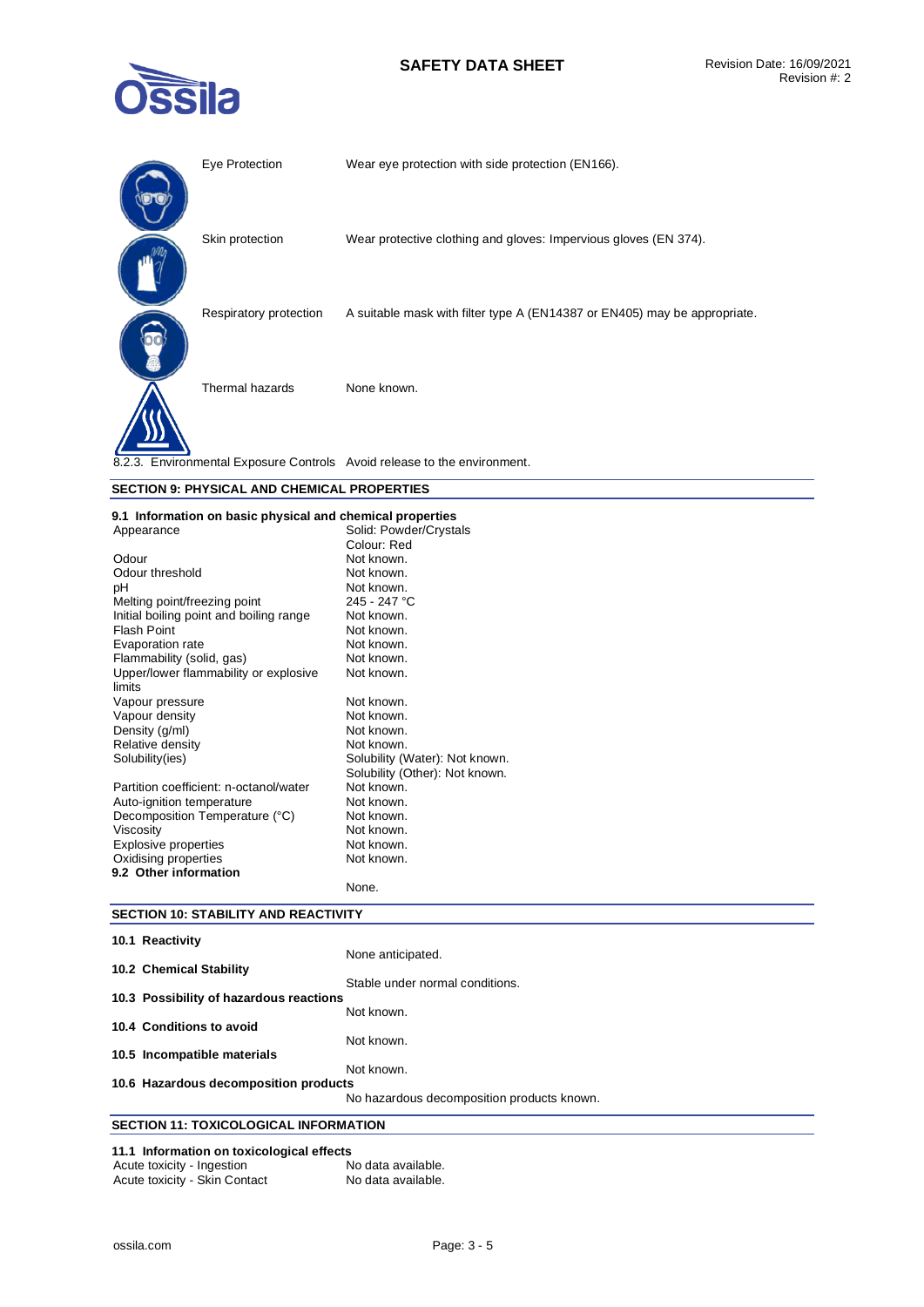

| No data available. |
|--------------------|
| No data available. |
| No data available. |
| No data available. |
| No data available. |
| No data available. |
| No data available. |
| No data available. |
| No data available. |
| No data available. |
| No data available. |
| No data available. |
|                    |
| Not known.         |
|                    |

#### **SECTION 12: ECOLOGICAL INFORMATION**

#### **12.1 Toxicity**

|                                           | No data available. |
|-------------------------------------------|--------------------|
| Toxicity - Aquatic invertebrates          | Not known.         |
| Toxicity - Fish                           | Not known.         |
| Toxicity - Algae                          | Not known.         |
| <b>Toxicity - Sediment Compartment</b>    | Not known.         |
| <b>Toxicity</b> - Terrestrial Compartment | Not known.         |
| 12.2 Persistence and Degradation          |                    |
|                                           | Not known.         |
| 12.3 Bioaccumulative potential            |                    |
|                                           | Not known.         |
| 12.4 Mobility in soil                     |                    |
|                                           | Not known.         |
| 12.5 Results of PBT and vPvB assessment   |                    |
|                                           | Not known.         |
| 12.6 Other adverse effects                |                    |
|                                           | Not known.         |
|                                           |                    |

# **SECTION 13: DISPOSAL CONSIDERATIONS**

## **13.1 Waste treatment methods**

Dispose of contents in accordance with local, state or national legislation. Recycle only completely emptied packaging. Normal disposal is via incineration operated by an accredited disposal contractor. Send to a licensed recycler, reclaimer or incinerator.

## **13.2 Additional Information**

Disposal should be in accordance with local, state or national legislation.

## **SECTION 14: TRANSPORT INFORMATION**

| 14.1 UN number                    |                                                                         |  |
|-----------------------------------|-------------------------------------------------------------------------|--|
| UN No.                            | 2811                                                                    |  |
| 14.2 UN proper shipping name      |                                                                         |  |
| UN proper shipping name           | TOXIC SOLID, ORGANIC, N.O.S.                                            |  |
| 14.3 Transport hazard class(es)   |                                                                         |  |
| ADR/RID                           | 6.1                                                                     |  |
| <b>IMDG</b>                       | 6.1                                                                     |  |
| <b>IATA</b>                       | 6.1                                                                     |  |
| 14.4 Packing group                |                                                                         |  |
| Packing group                     | III                                                                     |  |
| 14.5 Environmental hazards        |                                                                         |  |
| Environmental hazards             | Not classified as a Marine Pollutant.                                   |  |
| 14.6 Special precautions for user |                                                                         |  |
| Special precautions for user      | Not known.                                                              |  |
|                                   | 14.7 Transport in bulk according to Annex II of Marpol and the IBC Code |  |
|                                   | Not known.                                                              |  |

# **SECTION 15: REGULATORY INFORMATION**

## **15.1 Safety, health and environmental regulations/legislation specific for the substance or mixture**

European Regulations - Authorisations and/or Restrictions On Use Candidate List of Substances of Very High Concern for Authorisation Not listed REACH: ANNEX XIV list of substances Not listed subject to authorisation